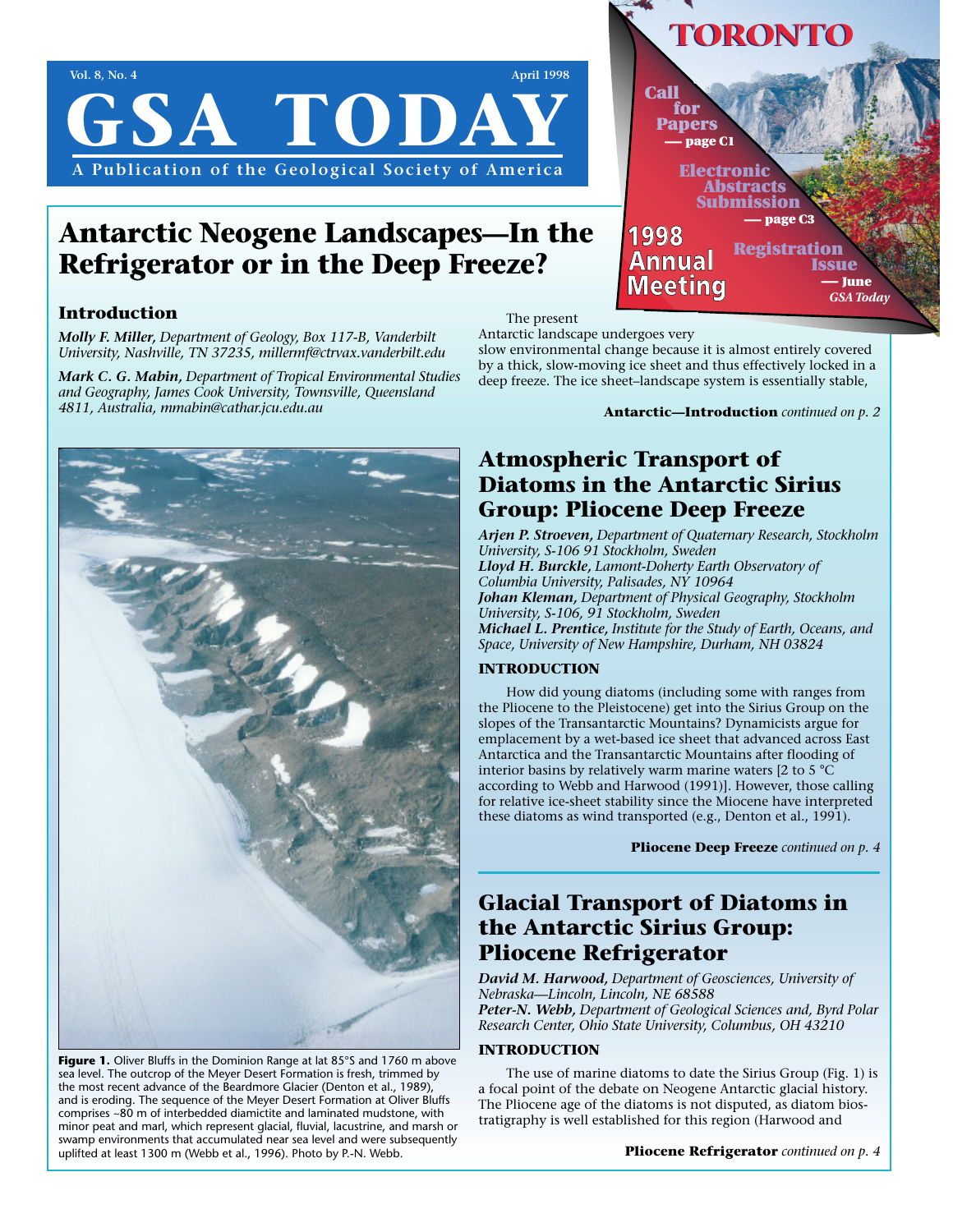### **GSA TODAY** *April* **IN THIS ISSUE** *Vol. 8, No. 4*

**GSA TODAY** (ISSN 1052-5173) is published monthly by The Geological Society of America, Inc., with offices at 3300 Penrose Place, Boulder, Colorado. Mailing address: P.O. Box 9140, Boulder, CO 80301-9140, U.S.A. Periodicals postage paid at Boulder, Colorado, and at additional mailing offices. **Postmaster:** Send address changes to *GSA Today,* Membership Services, P.O. Box 9140, Boulder, CO 80301-9140.

Copyright © 1998, The Geological Society of America, Inc. (GSA). All rights reserved. Copyright not claimed on content prepared wholly by U.S. Government employees within the scope of their employment. Permission is granted to individuals to photocopy freely all items other than the science articles to further science and education. Individual scientists are hereby granted permission, without royalties or further requests, to make unlimited photocopies of the science articles for use in classrooms to further education and science, and to make up to five copies for distribution to associates in the furtherance of science; permission is granted to make more than five photocopies for other noncommercial, nonprofit purposes furthering science and education upon payment of a fee (\$0.25 per page-copy) directly to the Copyright Clearance Center, 222 Rosewood Drive, Danvers, MA 01923 USA, phone (978) 750-8400, http://www.copyright.com; when paying, reference *GSA Today,* ISSN 1052- 5173. Written permission is required from GSA for all other forms of capture, reproduction, and/or distribution of any item in this publication by any means, including posting on authors' or organizational Web sites, except that permission is granted to authors to post the abstracts only of their science articles on their own or their organization's Web site providing the posting includes this reference: "The full paper was published in the Geological Society of America's newsmagazine, *GSA Today,* [include year, month, and page num-ber if known, where article appears or will appear]." GSA provides this and other forums for the presentation of diverse opinions and positions by scientists worldwide, regardless of their race, citizenship, gender, religion, or political viewpoint. Opinions presented in this publication do not reflect official positions of the Society.

**SUBSCRIPTIONS** for 1998 calendar year: **Society Members:** *GSA Today* is provided as part of membership dues. Contact Membership Services at (800) 472-1988, (303) 447-2020 or member@geosociety.org for membership information. **Nonmembers & Institutions:** Free with paid subscription to both *GSA Bulletin* and *Geology,* otherwise \$50 for U.S., Canada, and Mexico; \$60 elsewhere. Contact Subscription Services. **Single copies** may be requested from Publication Sales. Also available on an annual CD-ROM, (together with *GSA Bulletin, Geology,* GSA Data Repository, and an Electronic Retrospective Index to journal articles from 1972); \$89 to GSA Members, others call GSA Subscription Services for prices and details. Claims: For nonreceipt or for damaged copies, members contact Membership Services; all others contact Subscription Services. Claims are honored for one year; please allow sufficient delivery time for overseas copies, up to six months.

**STAFF:** Prepared from contributions from the GSA staff and membership.

**Executive Director:** *Donald M. Davidson, Jr.* **Science Editors:** *Suzanne M. Kay, Department of Geological Sciences, Cornell University, Ithaca, NY 14853; Molly F. Miller, Department of Geology, Box 117-B, Vanderbilt University, Nashville, TN 37235.*

**Forum Editor:** *Bruce F. Molnia, U.S. Geological Survey, MS 917, National Center, Reston, VA 22092*

**Managing Editor:** *Faith Rogers* **Production & Marketing Manager:** *James R. Clark* **Production Editor and Coordinator:** *Joan E. Manly* **Graphics Production:** *Joan E. Manly, Leatha L. Flowers*

**ADVERTISING:** Classifieds and display: contact Ann Crawford, (303) 447-2020; fax 303-447-1133; acrawfor@ geosociety.org.

Issues of this publication are available as electronic Acrobat files for free download from GSA's Web Site, http://www. geosociety.org. They can be viewed and printed on various personal computer operating systems: MSDOS, MSWindows, Macintosh, and Unix, using the appropriate Acrobat reader. Readers are available, free, from Adobe Corporation: http://www.adobe.com/acrobat/readstep.html.

This publication is included on GSA's annual CD-ROM, *GSA Journals on Compact Disc.*  Call GSA Publication Sales for details.



Printed in U.S.A. using pure soy inks. **10% Postconsumer**

#### **Antarctic Neogene Landscapes— In the Refrigerator or in the Deep Freeze?** .................... 1 GSAF Update ......................... 9

| Washington Report  10             |  |
|-----------------------------------|--|
| In Memoriam  11                   |  |
| John Mann, Jr., 1921–1998  11     |  |
| Corrections  13                   |  |
| About People  13                  |  |
| Bulletin and Geology Contents  16 |  |
| Geology Goes to Russia 16         |  |

#### Center Section — TORONTO *Preliminary Announcement for the 1998 GSA Annual Meeting* . . . . . . . . . . . C1 1997 Presidential Address *George A. Thompson* . . . . . . . . . . . . . . . . 17 Letter . . . . . . . . . . . . . . . . . . . . . . . . . . . . . . . . . 25 Environment Matters ................... 26 Natural Hazards Mitigation . . . . . . . . . . . . 27 GSA Meetings ........................... 29 1999 Cordilleran Section Call . . . . . . . . . . 29 Classifieds . . . . . . . . . . . . . . . . . . . . . . . . . . . . 30 Calendar . . . . . . . . . . . . . . . . . . . . . . . . . . . . . 30

#### **Antarctic—Introduction**

*continued from p. 1*

and the preserved terrestrial record of Quaternary glaciations suggests a cold polar ice sheet that expanded and contracted only modestly compared to the much more spectacular comings and goings of the great Northern Hemisphere ice sheets. Over the past 15 years, glacial geologists and others have focused attention on older pre-Quaternary glacial deposits (Sirius Group) in the Transantarctic Mountains that give tantalizing glimpses of a much more dynamic Antarctic ice sheet that existed before the present cold ice sheet. In this earlier much "warmer" ice system with wet-based ice sheets that moved rapidly compared to the cold, dry-based, stable ice sheet of today, the continent was in the refrigerator rather than in the deep freeze. So the Neogene history of the Antarctic contains a remarkable event—the switch from warm-based glaciations to cold-based glaciations as though the ice sheet were taken from the refrigerator and put into the freezer. But controversy rages over when the earlier dynamic "warm" ice sheet was replaced by the present stable "cold" ice sheet. The stabilists say that this occurred before the middle Miocene, while the dynamicists claim that the warm glacial regime persisted until late Pliocene time. The arguments range over many aspects of sedimentology, stratigraphy, geomorphology, biostratigraphy, micropaleontology, paleoecology, glacial geology, geochronology, and marine geology. The resolution of this debate has important ramifications for our understanding of how the present global oceanearth-atmosphere-cryosphere system became established. Ice in Antarctica plays an important role in this system now and will continue to in the future. Understanding how the ice behaves and its role in the global system requires knowledge of its past behavior. We review here the broad evidence in this debate, and give some of

the protagonists the opportunity to discuss one of the central issues in the debate—how to interpret evidence for the age of these dynamic glacial deposits based on interpretation of the apparently age-diagnostic diatoms that they contain.

#### **STABILIST VIEW**

Strong evidence supporting the stabilist interpretation of a Miocene switch from warm, dynamic ice sheet to cold, stable ice sheet comes from features at high elevations in the Dry Valleys. There, unconsolidated, unweathered, and uneroded ash beds within a few centimeters from the ground surface and as old as 4 to 15 Ma have been found; their pristine condition apparently precludes the warmer, moister climate implied by a dynamic East Antarctic Ice Sheet (Marchant et al., 1993a, 1993b, 1993c, 1996; Marchant and Denton, 1996). Other convincing glacial, geomorphic, and paleoclimate data from the Dry Valleys suggest that cold polar desert conditions have prevailed there for a very long time (since at least the middle Miocene), and the extent of these conditions has been interpreted to rule out the possibility of a Pliocene dynamic Antarctic ice sheet (Denton et al., 1991, 1993; Sugden et al., 1995).

Supporting evidence for the stabilist interpretation primarily from the marine record of the Southern Ocean was summarized by Kennett and Hodell (1995). On the basis of oxygen isotope data, they concluded that Pliocene sea-surface temperatures were not significantly higher than today and noted that no change in ice-sheet volume was recorded by the distribution of ice-rafted detritus. Since then, cosmogenic exposure-age analyses of clasts suggest long exposure  $(> 4 \text{ m}$ .y.) of the Sirius Group (Kurz and Ackert, 1997; Ivy-Ochs et al., 1995), and ice-sheet modeling supports the stabilist interpretation (Huybrechts, 1993).

Stabilists interpret diatoms of Pliocene age in the Sirius Group as wind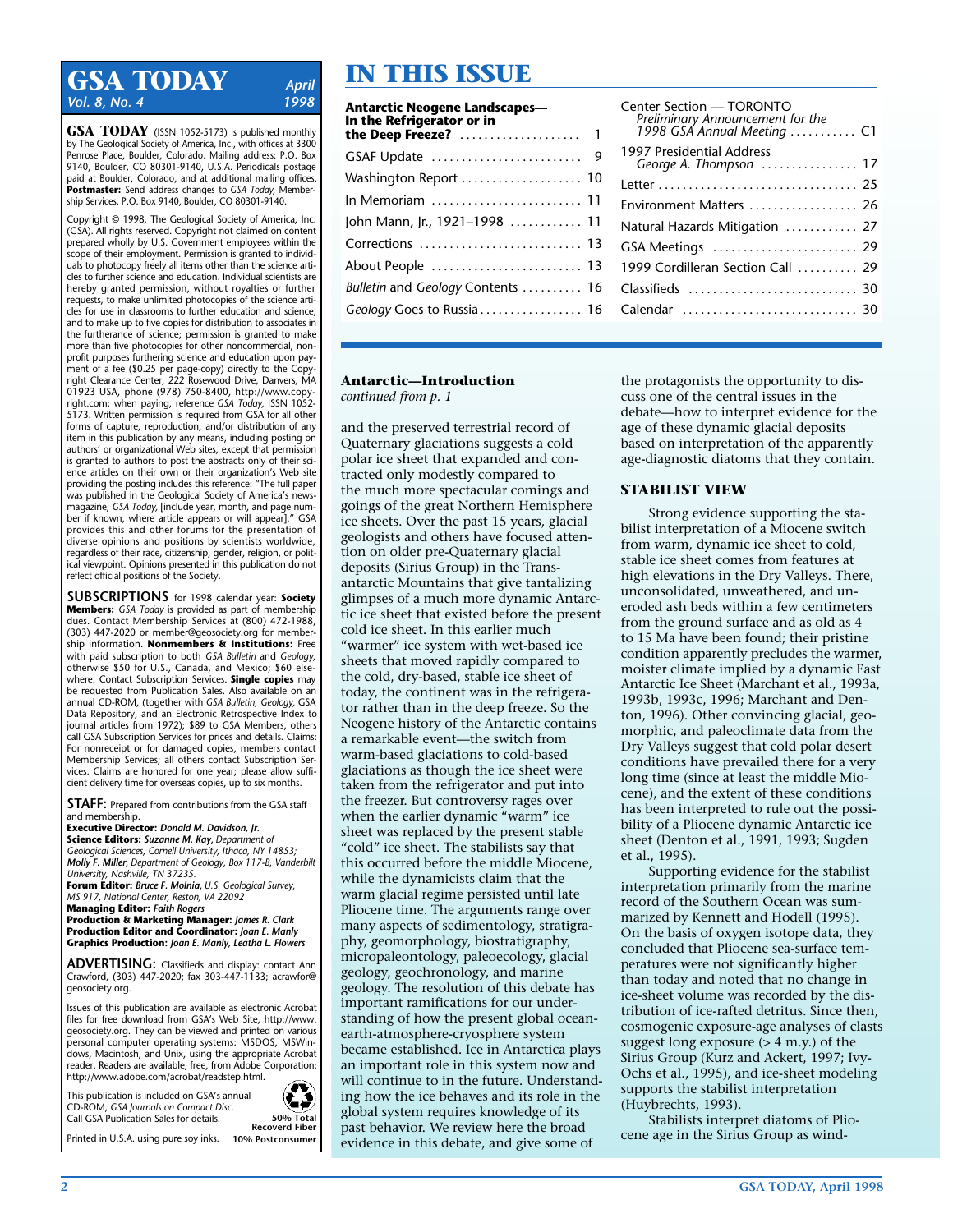transported, thus obviating the need for a Pliocene age for this deposit and permitting it to be significantly older (Burckle and Potter, 1996; Stroeven et al., 1996).

#### **DYNAMICIST VIEW**

Dynamicists have been amassing a large stratigraphic data base and convincing evidence for a wet-based ice sheet (and a warmer Antarctic climate) during their 20+ years of study of the glacigenic deposits and enclosed flora and fauna of the Sirius Group (e.g., McKelvey et al., 1991; Webb et al., 1984; Wilson et al., 1998). Best exposed in the southern Transantarctic Mountains, but also found in the Dry Valleys and the Prince Charles Mountains (Fig. 1; the correlative Pagodroma Group; McKelvey et al., 1995; but note that some question the correlation, but not the age), the Sirius Group is a hodgepodge of diamicts (neither well sorted nor well lithified) and stratified semilithified deposits that record deposition in a variety of glacial, fluvioglacial, glacial-marine, fiord, and lacustrine environments. The reworked marine diatoms in the Sirius Group are thought to have originated in marine seaways in interior East Antarctica; in this scenario, an ice sheet built up in East Antarctica during the Pliocene and transported the diatoms to the Transantarctic Mountains, where they were deposited in the Sirius Group. Unlike deposits of cold-based ice sheets, these deposits occur in packages many meters thick. This and the widespread occurrence of the Sirius Group throughout most of the Transantarctic Mountains and of the correlative Pagodroma Group (which contains in situ bivalves and Pliocene diatoms) in the Prince Charles Mountains in East Antarctica support the existence of an extensive wet-based ice sheet during the Pliocene (Webb et al., 1984; Barrett et al., 1992). As supporting evidence, dynamicists point to data from drillholes on the Antarctic continental margin (Hambrey and Barrett, 1993) and from seismic stratigraphic studies (Anderson and Bartek, 1992; Bartek et al., 1997), to the known Pliocene warming event (Cronin and Dowsett, 1991; Dowsett et al., 1996), and to ice-sheet modeling (Huybrechts, 1993), all of which are consistent with their interpretation of a dynamic, warm, wet-based ice sheet in the Pliocene.

Dynamicists' case for a warm-based ice sheet is bolstered by their recovery of many components of terrestrial ecosystems within the Sirius Group. Their findings include twigs, leaves, moss, pollen, seeds, and insects; much of the material is in excellent condition (Hill et al., 1996; Ashworth et al., 1997); unfortunately, these are not good biostratigraphic indicators. At issue is not the existence of such a biota, but its age: When did temperate conditions last exist in Antarctica?

However, at the same time the warmbased Sirius ice was overwhelming the terrestrial biota, it appears to have been carrying with it recycled marine microfossils, including foraminifera, radiolaria, sponge spicules, and diatoms. Of these, only diatoms are age diagnostic, giving diverse (Tertiary) ages, the youngest of which is Pliocene.

So when did the switch from wetwarm ice sheet to cold-dry ice sheet occur? It is difficult to reconcile the stabilist evidence of cold, polar desert conditions in the Dry Valleys since the Miocene with the specter during the Pliocene of a warmbased ice sheet "next door" to the Dry Valleys in the southern Transantarctic Mountains. Not surprisingly, stabilists favor the interpretation that the Pliocene age for the warm-based ice sheet deposits is erroneously young, citing the well-known proclivity of diatoms for being blown around by wind (Kellogg and Kellogg, 1996). Yet the dynamicists have good reasons for interpreting the diatoms as glacially deposited and thus indicating a Pliocene or younger age for the Sirius Group. They question whether the evidence for polar desert conditions in the Dry Valleys region can be used to interpret the ice-sheet behavior of the entire continent.

The two articles here concern one aspect of this debate: using diatoms to determine the age of the Sirius Group. Stroeven and co-workers (stabilists) summarize work in support of atmospheric transport of diatoms (rendering them useless as age indicators). Harwood and Webb discuss their evidence for glacial transport and a Pliocene age.

#### **REFERENCES CITED**

Anderson, J. B., and Bartek, L. R., 1992, Cenozoic glacial history of the Ross Sea revealed by intermediate resolution seismic reflection data combined with drill site information, *in* Kennett, J. P., and Warnke, D. A., eds., The Antarctic paleoenvironment: A perspective on global change, 1: American Geophysical Union, Antarctic Research Series, v. 56, p. 231–263.

Ashworth, A. C., Harwood, D. M., Webb, P.-N., and Mabin, M. C. G., 1997, A weevil from the heart of Antarctica, *in* Studies in Quaternary entomology— An inordinate fondness for insects: Quaternary Proceedings, no. 5, p. 15–22.

Barrett, P. J., Adams, C. J., McIntosh, W. C., Swisher, C. C., III, and Wilson, G. S., 1992, Geochronological evidence supporting Antarctic deglaciation three million years ago: Nature, v. 359, p. 816–818.

Bartek, L. R., Andersen, J. L. R., and Oneacre, T. A., 1997, Substrate control on distribution of subglacial and glaciomarine seismic facies based on stochastic models of glacial seismic facies deposition on the Ross Sea continental margin, Antarctica: Marine Geology, v. 143, p. 223–262.

Burckle, L. H., and Potter, N., Jr., 1996, Pliocene-Pleis-tocene diatoms in Paleozoic and Mesozoic sedimentary and igneous rocks from Antarctica: A Sirius problem solved: Geology, v. 24, p. 235–238.

Cronin, T., and Dowsett, H. J., editors, 1991, Pliocene climates: Quaternary Science Reviews, v. 10, p. 115–296.

Denton, G. H., Prentice, M. L., and Burckle, L. H., 1991, Cainozoic history of the Antarctic ice sheet, *in* Tingey, R. J., eds., The geology of Antarctica: Oxford, U.K., Clarendon Press, p. 365–433.

Denton, G. H., Sugden, D. E., Marchant, D. R., Hall, B. L., and Wilch, T. I., 1993, East Antarctic Ice Sheet sensi-tivity to Pliocene climatic change from a Dry Valleys perspective: Geografiska Annaler, v. 75A, p. 155–204.

Dowsett, H. J., Barron, J. A., and Poore, R. Z., 1996, Middle Pliocene sea surface temperatures: A global reconstruction: Marine Micropaleontology, v. 27, p. 13–25.

Hambrey, M. J., and Barrett, P. J., 1993, Cenozoic sedimentary and climatic record, Ross Sea region, Antarctica, *in* Kennett, J. P., and Warnke, D. A., eds., The Antarctic paleoenvironment: A perspective on global change, 2: American Geophysical Union Antarctic Research Series, v. 60, p. 67–74.

Hill, R. S., Harwood, D. M., and Webb, P.-N., 1996, *Nothofagus beardmorensis* (Nothofagaceae), a new species based on leaves from the Pliocene Sirius Group, Transantarctic Mountains, Antarctica: Review of Palaeobotany and Palynology, v. 94, p. 11–24.

Huybrechts, P., 1993, Glaciological modelling of the late Cenozoic East Antarctic Ice Sheet: Stability or dynamism?: Geografiska Annaler, v. 75(A), p. 221-238.

Ivy-Ochs, S., Schluchter, C., Kubik, P. W., Dittrich-Hannen, B., and Beer, J., 1995, Minimum 10Be exposure ages of early Pliocene for the Table Mountain plateau and the Sirius Group at Mt. Fleming, Dry Valleys; Antarctica: Geology, v. 23, p. 1007–1010.

Kellogg, D. D., and Kellogg, T. B., 1996, Diatoms in South Pole ice: Implications for eolian contamination of Sirius Group deposits: Geology, v. 24, p. 115–118.

Kennett, J. P., and Hodell, D. A., 1995, Stability or instability of Antarctic ice sheets during warm climates of the Pliocene?: GSA Today, v. 5, p. 1, 10-13, 22.

Kurz, M. D., and Ackert, R. P., 1997, Stability of the East Antarctic ice sheet: New chronological evidence from Bennett Platform, Antarctica: Eos (Transactions, American Geophysical Union), v. 78, p. S185.

Marchant, D. R., and Denton, G. H., 1996, Miocene and Pliocene paleoclimate of the Dry Valleys region, southern Victoria Land: A geomorphological approach: Marine Micropaleontology, v. 27, p. 253-272.

Marchant, D. R., Swisher, C. C., III, Lux, D. R., West, D., Jr., and Denton, G. H., 1993a, Pliocene paleoclimate and East Antarctic Ice Sheet history from surficial ash deposits: Science, v. 260, p. 667–670.

Marchant, D. R., Denton, G. H., Sugden, D. R., and Swisher, C. C., III, 1993b, Miocene glacial stratigraphy and landscape evolution of the western Asgard Range, Antarctica: Geografiska Annaler, v. 75(A), p. 303–330.

Marchant, D. R., Denton, G. H., and Swisher, C. C., III, 1993c, Miocene-Pliocene-Pleistocene glacial history of Arena Valley, Quartermain Mountains, Antarctica: Geografiska Annaler, v. 75(A), p. 369–402.

McKelvey, B. C., Webb, P.-N., Harwood, D. M., and Mabin, M. C. G., 1991, The Dominion Range Sirius Group: A record of the late Pliocene–early Pleistocene Beardmore Glacier, *in* Thomson, M. R. A., et al., eds., Geological evolution of Antarctica: Cambridge, UK, Cambridge University Press, p. 675–682.

McKelvey, B. C., Hambrey, M. J., Mabin, M. C. G., Harwood, D. M., and Webb, P.-N., 1995, The Neogene Pagodroma Group in the northern Prince Charles Mountains, East Antarctica: International Symposium on Antarctic Earth Sciences, VII, Siena, Italy, Abstracts, p. 262.

Stroeven, A. P., Prentice, M. L., and Kleman, J., 1996, On marine microfossil transport and pathways in Antarctica during the late Neogene: Evidence from the Sirius Group at Mount Fleming: Geology, v. 24, p. 727–730.

Sugden, D. E., Denton, G. H., and Marchant, D. R., 1995, Landscape evolution of the Dry Valleys, Transantarctic Mountains: Tectonic implications: Journal of Geophysical Research, v. 100, p. 9949–9967.

Webb, P. N., Harwood, D. M., McKelvey, B. C., Mercer, J. H., and Stott, L. D., 1984, Cenozoic marine sedimentation and ice volume variation on the East Antarctic craton: Geology, v. 12, p. 287–291.

Wilson, G. S., Harwood, D. M., Levy, R. H., and Askin, R. A., 1998, Late Neogene Sirius Group strata in Reedy Valley: A multiple resolution of climate, ice sheet and sea level events: Journal of Glaciology(in press). ■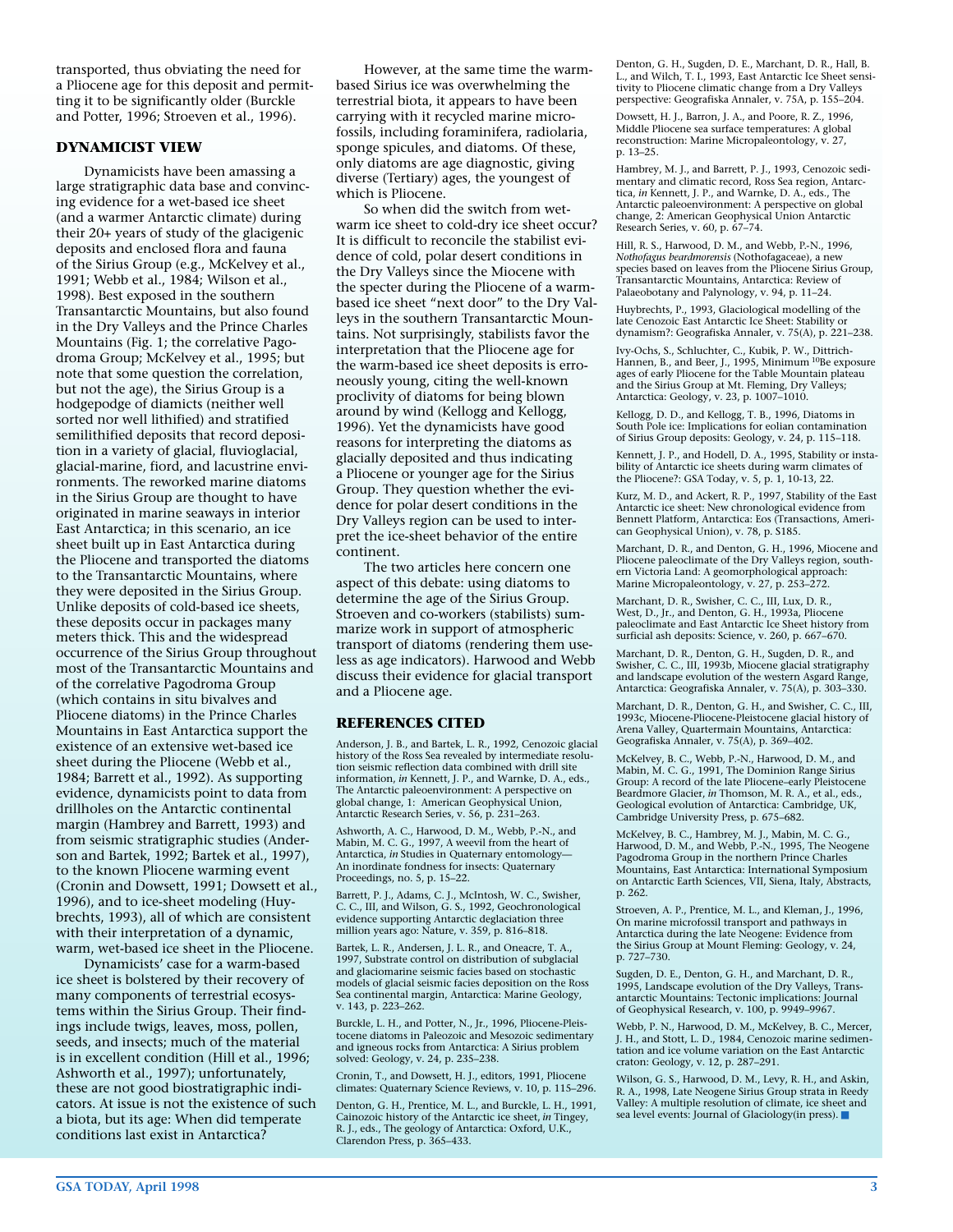#### **WINDBLOWN DIATOMS IN ANTARCTICA**

The discovery of marine diatoms in ice samples from the South Pole demonstrated conclusively that in Antarctica marine diatoms could be transported long distances by eolian processes (Kellogg and Kellogg, 1996). Previously, the contrast between the freshwater diatoms recovered from Last Glacial Maximum ice from East Antarctica and the predominately planktonic marine diatoms of the Sirius Group was used as evidence against eolian transport of Sirius diatoms (Burckle et al., 1988), but recovery of marine, brackish water, and freshwater diatoms in the South Pole ice removed that impediment from the eolian hypothesis.

If diatoms were transported to the Sirius Group by eolian processes, they should also be transported to other surfaces, regardless of age (e.g., Stroeven and Prentice, 1994). In a test of this hypothesis, Paleozoic and Mesozoic sedimentary, metamorphic, and igneous rocks from the Dry Valleys and the Beardmore Glacier area (Transantarctic Mountains) were examined, and diatoms and aggregates of diatoms common in the late Cenozoic Southern Ocean were recovered (Burckle, 1995; Burckle and Potter, 1996). The diatoms must have been introduced into these rocks by eolian processes.

#### **TABLE 1. IDENTIFIABLE DIATOMS RECOVERED FROM SURFACE LAYER AND UNDERLYING SIRIUS GROUP TILLS AT MT. FLEMING, DRY VALLEYS, ANTARCTICA**

| Diatom species             | Surface unit      | Till units   |
|----------------------------|-------------------|--------------|
|                            | $(10 \text{ cm})$ | $(10-95$ cm) |
| Actinocyclus actinochilus  | 3                 |              |
| Actinocyclus ingens        |                   |              |
| Actinocyclus senarius      |                   |              |
| Coscinodiscus marginatus   |                   |              |
| Coscinodiscus oculu-iridis |                   |              |
| Eucampia antarctica        | 5                 |              |
| Odontella weisflogii       |                   |              |
| Stellarima microtrias      | 5                 |              |
| Thalassiosira inura        | 2                 |              |
| Thalassiosira kolbeii      |                   |              |
| Thalassiosira lentiginosa  | 2                 |              |
| Thalassiosira oliverana    | $\mathfrak{p}$    |              |
| Thalassiosira torokina     | 4                 |              |
| Thalassiosira vulnifica    |                   |              |
|                            |                   |              |

Note: Sirius Group till units were mostly barren, but some contained unidentifiable diatom fragments. Compilation includes six samples (2.9 kg) of the surface unit, and 17 samples (>7.4 kg) of the till units. Particles >25 µm were analyzed.

#### **TESTS OF THE EOLIAN HYPOTH-ESIS WITHIN THE SIRIUS GROUP**

If diatoms were wind transported to the Sirius Group, they should be most abundant at or near the surface. As a test, samples were collected at intervals beneath the surface of the Sirius Group (Mt. Fleming, Dry Valleys). The best preserved and most abundant diatoms are in the top 10 cm, and rare, unidentifiable

diatoms occur below that to a depth of 95 cm (Table 1; Stroeven, 1994, 1996; Stroeven et al., 1996; Stroeven and Prentice, 1997). The near-surface concentration is consistent with the eolian hypothesis.

Additionally, if Sirius Group sediments recorded drawdown and renewal of the East Antarctic Ice Sheet, one would expect to find diatoms in it that reflect habitats found on a deglaciated Antarctic landscape. Burckle et al. (1996) explored this question through a comparison with the micropaleontology of Scandinavian tills. They found that two persistent features characterized the Scandinavian tills: (1) diatoms found in the tills reflected a wide variety of habitats over which the ice sheet advanced and (2) the diatoms occurred in varying abundances throughout the till. Such is not the case for the Mt. Fleming Sirius Group tills where the diatoms are predominantly of planktic marine origin and occur preferentially in surface layers.

#### **SOURCE OF DIATOMS AND TRANSPORT MECHANISMS**

Where did the wind-transported diatoms come from? Stroeven et al. (1996) suggested sea spray and/or uplifted marine sediments. The following scenario is consistent with the diverse substrates (till, ice, and igneous, sedimentary, and metamorphic rocks) ranging widely in age (Paleozoic to Holocene) that have yielded diatoms. Onshore winds pick up nearshore marine and brackish water diatoms as well

#### **Pliocene Refrigerator** *continued from p. 1*

Maruyama, 1992; Winter and Harwood, 1997). The question centers on when and how the diatoms were incorporated into Sirius Group deposits. Webb et al. (1984) suggested that diatoms were eroded by ice from marine strata in subglacial basins of East Antarctica (Fig. 2) and transported to the Transantarctic Mountains, where they were deposited *within* the Sirius Group during the late Pliocene. It was recently proposed that diatoms were deposited by wind *onto* the surface of the Sirius Group as a contaminant, or, that they were associated with the Sirius Group as a result of a Pliocene meteorite impact (2.15 Ma) in the Southern Ocean (Gersonde et al., 1997). In this paper we contrast the characteristics predicted for each of these transport mechanisms (Table 1).

Diatoms on the surface of a Sirius Group deposit probably originate from multiple sources, and care must be taken to distinguish those derived from eolian, glacial, and other processes, on the basis of diatom factors including age, ecology, size, and preservation. In spite of the welldocumented wind transport of diatoms

and the known ability of strong Antarctic winds to carry gravel-size particles near the ground, we assert that surface contamination via eolian deposition or meteorite ejecta cannot explain the occurrence of

Pliocene and older microfossils in the steep and eroding cliffs of the Meyer Desert Formation at Oliver Bluffs, Dominion Range (Figs. 1, 2). Glacial transport provides the simplest and most parsimo-

**Figure 2.** Location map of Antarctica showing locations cited in the text. PCM = Prince Charles Mountains; VH = Vestfold Hills; DV = Dry Valley  $region; B =$  Beardmore Glacier; S = Shackleton Glacier; DR = Dominion Range; R = Reedy Glacier; names in red are of subglacial basins shown by the outline, which reflects contour for 1000 m below sea level.

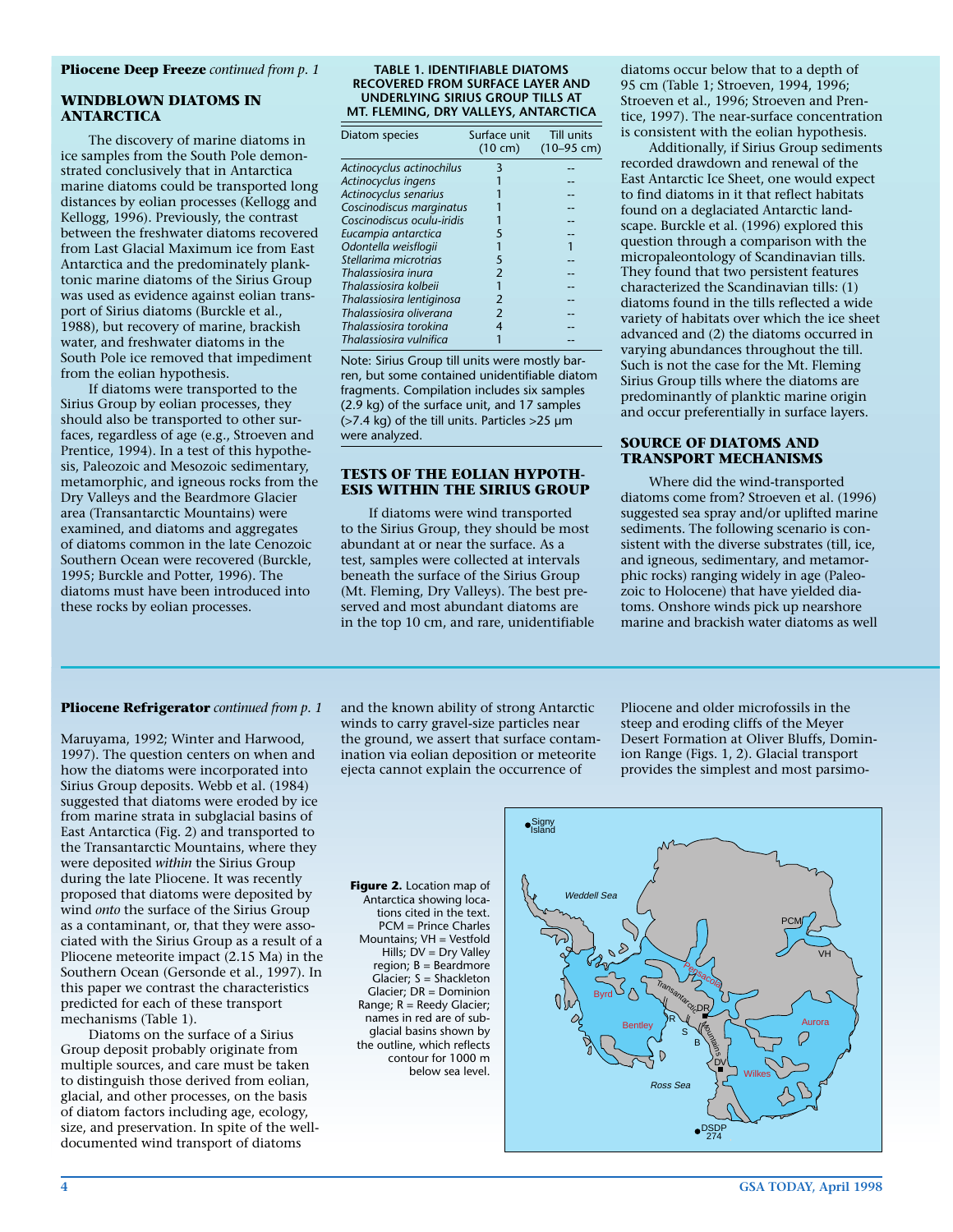as coastal freshwater forms and carry them inland where they are deposited on various substrates in areas such as the Dry Valleys and elsewhere in the Transantarctic Mountains and in West Antarctic. Occasionally, winds may succeed in airlifting open-ocean marine diatoms as well and transporting them inland to areas such as West Antarctica, the Dry Valleys, and the Beardmore Glacier area. If such winds were the only transporting agent of diatoms in Antarctic rocks, we believe that the diverse occurrences would have immediately been recognized as the product of eolian transport.

We find another transport mechanism compelling. Gersonde et al. (1997) mapped an extensive and chaotic terrain in the southeast Pacific Ocean and found physical evidence for a bolide impact at ~2.3 Ma. Further, the micropaleontological ages of the disturbed sediment (Eocene to Pliocene) matched the ages of the microfossils found in the Sirius Group. They concluded that the bolide impact made airborne a cloud of sea-floor debris, which fell on Antarctica. This bolide impact could have changed both the rain rate and the source of airborne diatoms to the Antarctic continent. Instead of rare brackish and/or freshwater diatoms, it could have caused a marked increase in the rain rate of pelagic diatoms of various Cenozoic ages over the Antarctic continent. Although this bolide hypothesis awaits testing, it answers remaining questions unresolved by the eolian hypothesis.

#### **CONCLUSIONS**

On the basis of paleohabitats of diatoms found in Sirius Group sediments and on detailed stratigraphical observations of the Sirius Group on Mt. Fleming, we dismiss inferences that lead to the belief that there was a significant drawdown of the East Antarctic Ice Sheet during the Pliocene, and we conclude that if such deglacial events occurred, they must be Miocene or older.

#### **ACKNOWLEDGMENTS**

Supported by National Science Foundation (Office of Polar Programs) grants to Prentice and to H. W. Borns, Jr. and Burckle; by Swedish Natural Science Research Council grants to Kleman and Burckle, and by a Swedish Society for Anthropology and Geography Andrée grant to Stroeven. We thank C. Hattestrand, P. Jansson, W. Karlén, J.-O. Näslund, and G. Rosqvist.

#### **REFERENCES CITED**

Burckle, L. H., 1995, Diatoms in igneous and metamorphic rocks from Queen Maud Land, East Antarctica: improbable places, Improbable surfaces: Antarctic Journal of the United States, v. 30, p. 67–68.

Burckle, L. H., and Potter, N., Jr., 1996, Pliocene-Pleis-tocene diatoms in Paleozoic and Mesozoic sedimentary and igneous rocks from Antarctica: A Sirius problem solved: Geology, v. 24, p. 235–238.

Burckle, L. H., Gayley, R. I., Ram, M., and Petit, J.-R., 1988, Diatoms in Antarctic ice cores: Some implications for the glacial history of Antarctica: Geology, v. 16, p. 326–329.

Burckle, L. H., Stroeven, A. P., Bronge, C., Miller, U., and Wassell, A., 1996, Deficiencies in the diatom evidence for a Pliocene reduction of the East Antarctic Ice Sheet: Paleoceanography, v. 11, p. 379–390.

Denton, G. H., Prentice, M. L., and Burckle, L. H., 1991, Cainozoic history of the Antarctic ice sheet, *in* Tingey, R. J., et al., eds., The geology of Antarctica: Oxford, UK, Clarendon Press, p. 365–433.

Gersonde, R., Kyte, F. T., Bleil, U., Diekmann, B., Flores, J. A., Gohl, K., Grahl, G., Hagen, R., Kuhn, G., Sierro, F. J., Volker, D., Abelmann, A., and Bostwick, J. A., 1997, Geological record and reconstruction of the late Pliocene impact of the Eltanin asteroid in the Southern Ocean: Nature, v. 390, p. 357–363.

Kellogg, D. D., and Kellogg, T. B., 1996, Diatoms in South Pole ice: Implications for eolian contamination of Sirius Group deposits: Geology, v. 24, p. 115–118.

Stroeven, A. P., 1994, Semi-consolidated glacial deposits on Mt. Fleming, South Victoria Land, Antarctica: A test of the late Neogene East Antarctic Ice Sheet collapse hypothesis [M.S. thesis]: Orono, University of Maine, 183 p.

Stroeven, A. P., 1996, Late Tertiary glaciations and climate dynamics in Antarctica: Evidence from the Sirius Group, Mount Fleming, Dry Valleys [Ph.D. thesis]: Stockholm, Sweden, Stockholm University, 85 p.

Stroeven, A. P., and Prentice, M. L., 1994, Do marine diatoms in Sirius Group tills indicate ice sheet disintegration?: Geological Society of America Abstracts with Programs, v. 26, p. A-143.

Stroeven, A. P., and Prentice, M. L., 1997, A case for Sirius Group alpine glaciation at Mount Fleming, South Victoria Land, Antarctica: A case against Pliocene East Antarctic Ice Sheet reduction: Geological Society of America Bulletin, v. 109, p. 825-840.

Stroeven, A. P., Prentice, M. L., and Kleman, J., 1996, On marine microfossil transport and pathways in Antarctica during the late Neogene: Evidence from the Sirius Group at Mount Fleming: Geology, v. 24, p. 727–730.

Webb, P.-N., and Harwood, D. M., 1991, Late Cenozoic glacial history of the Ross Embayment, Antarctica: Quaternary Science Reviews, v. 10, p. 215–223.

*Manuscript received September 15, 1997; accepted February 17, 1998* ■

nious interpretation of our observations (Webb and Harwood, 1991). We focus on the Meyer Desert Formation at this locality because it is the prime repository of a wide variety of stratigraphic and paleontologic data that has bearing on Antarctic paleoclimate, tectonics, and glacial history (Webb et al., 1996; Ashworth et al., 1997).

#### **SIRIUS GROUP DIATOM ASSEMBLAGES**

Diatoms within the Sirius Group have been found at 12 of 14 localities sampled, in varying abundance (Harwood, 1986a, 1986b). They commonly are highly fragmented as both isolated clasts in the matrix and within clasts of diatomite up to 240 µm in diameter (Figs. 3, 4). Most of the recovered diatoms are open marine, planktonic forms, endemic to the Antarctic region; benthic taxa are rare. In the Meyer Desert Formation, 22 of the 60 diatom species recovered are Neogene; their combined ranges indicate a Pliocene age. Diatoms consistently are rare, with a patchy distribution, even within a single stratigraphic section.

#### **CRITICAL ASSESSMENT OF THE EOLIAN HYPOTHESIS**

Several lines of evidence indicate that the Meyer Desert Formation diatoms were not transported and deposited by eolian processes.

**South Pole Diatoms Are from Patagonia.** Diatoms in ice at the South Pole (Kellogg and Kellogg, 1996) led to the suggestion that marine pelagic diatoms in the Sirius Group were wind-borne contaminants (Barrett, 1996). The South Pole assemblages, however, are dominated by freshwater diatoms and small marine benthic taxa. In addition, geochemical analyses of Antarctic ice cores from Vostok and Dome C indicate that dust particles (including diatoms) originate from Patagonian loess and the Argentine continental shelf (Basile et al., 1997), but *not* from Antarctic sources. Diatoms reported by Barrett et al. (1997) in regolith on the surface of the Transantarctic Mountains have a similar non-Antarctic source; 50% of their specimens are of freshwater forms that are absent to rare in the modern and fossil flora of Antarctic lakes (Spaulding and McKnight, 1998).

#### **Size limits of Antarctic Eolian**

**Particles.** Diatoms and marine diatomite clasts in the Meyer Desert Formation are too large  $(>100 \mu m)$  to be transported by eolian processes (Fig. 3). The size distribution of eolian particles in the Antarctic ice cores has a mode around  $2 \mu m$ ; maximum sizes (equivalent diameter) are between 10 and 24 µm (Basile et al., 1997). Material transported very long distances in Earth's atmosphere is mostly smaller than  $10 \mu m$ , and much of it is smaller than  $2 \mu m$  (Pye, 1987, p. 1). Empty valves of freshwater diatoms are common components in aerosol samples and can be transported around the globe, but these particles are typically <25 µm diameter or 60 µm long (Pye, 1987). These data from different environments indicate that the eolian hypothesis does not represent a suitable mechanism to transport 100 to 240  $\mu$ m size particles (Figs. 3, 4) to Sirius Group sites high in the Transantarctic Mountains.

**No Source Identified for Eolian Diatoms.** The present ice sheet obscures most sources for fossil Antarctic diatoms.

**Pliocene Refrigerator** *continued on p. 6*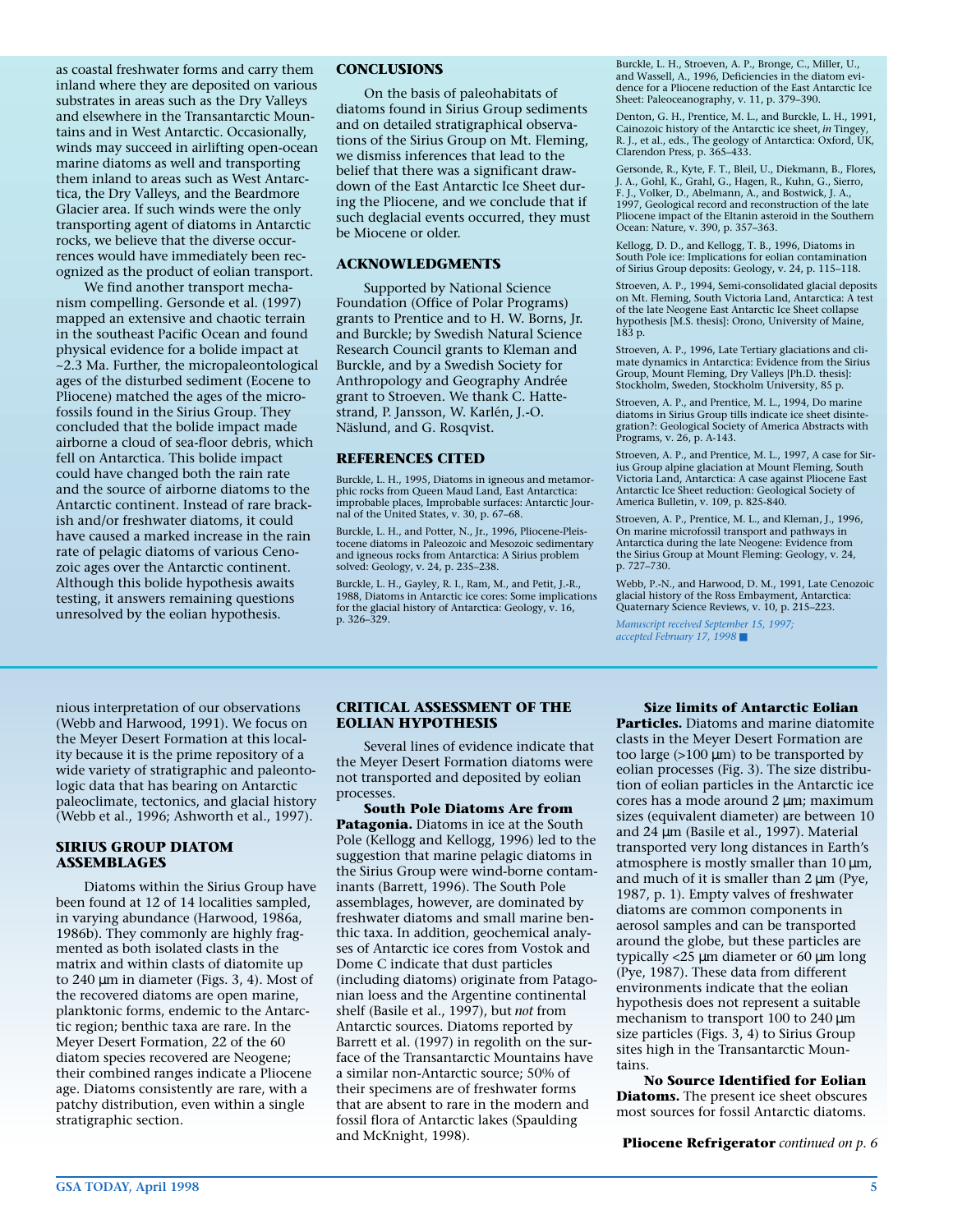#### **Pliocene Refrigerator** *continued from p. 5*

If the margin of the East Antarctic Ice Sheet has been at its present position since the middle Miocene (stabilist view), then there has not been a source of Antarctic diatoms available to atmospheric scavenging for 15 m.y. or more. Sea spray is not a viable source; air-trap samples taken on sub-Antarctic islands yielded only very small diatoms and a paucity of planktonic marine taxa (Chalmers et al., 1996).

**Diatoms in Paleozoic Rocks.** In a search for diatoms on a limited number of pre-Cenozoic sedimentary and igneous rocks Burckle and Potter (1996) recovered well-preserved and abundant diatoms (about 700 *whole* specimens per gram) in sediment filling cracks. The recovered diatoms differ markedly from those of the Sirius Group in being much more abundant, better preserved, and derived from an open ocean setting rather than from a continental shelf. Barrett et al. (1997) reported between 0.2 and 7 diatom fragments per gram from the Sirius Group at Mt. Feather, which is more consistent with our observations of diatom abundance.

Proponents of the eolian hypothesis imply that marine diatom assemblages should be ubiquitous in Antarctic air, soil, and outcrops. Lakes are obvious sediment traps for eolian particles, yet marine diatoms (fossil and recent) are absent or rarely encountered in Antarctic lakes (S. Spaulding, 1997, personal communication). Furthermore, deltaic deposits <10 km inland from McMurdo Sound contain only severely broken marine diatoms with relatively unbroken nonmarine forms (Kellogg et al., 1980).

**Limited and Contradictory Data from Mt. Fleming.** Harwood (1986a) recovered a few poorly preserved specimens from the Sirius Group deposit at Mt. Fleming. Stroeven et al. (1996) prepared additional samples in Harwood's laboratory, producing more data, but again, diatoms were found to be unevenly distributed and very rare. Harwood identified and characterized the diatoms for this study. Stroeven et al. (1996) and Stroeven and Prentice (1997) interpreted the results to indicate a marked reduction in diatoms from the surface into the deposit. We disagree with this interpretation because of the small number of diatoms and lack of demonstrated statistically significant differences between the samples.

#### **METEORITE EJECTA HYPOTHESIS**

Another mechanism for diatom transport, proposed by Gersonde et al. (1997), is based on recognition of a late Pliocene meteorite impact event (~2.15 Ma) in the Southern Ocean. Gersonde et al. suggested that ejecta-borne diatoms may have contaminated the Sirius Group. If this was the source for Pliocene-Pleistocene marine







**Figure 3.** Comparison of the size range (silt) of particles commonly carried by the wind and fossil diatoms and diatomaceous sediment clasts present in the Sirius Group. The largest diatomaceous sediment clast from Oliver Bluffs is 240  $\times$  170 µm in size; a field of similar grains is between 60 and 120 µm. Individual diatom valves recovered from many Sirius Group deposits in the Transantarctic Mountains reach near the normal upper size range for pelagic diatoms—100 to 140 µm—suggesting a mechanism of transport without significant loss of the larger specimens. Wind is unlikely to produce this spectrum, because it would sort for size, leaving the larger particles behind, whereas ice would not discriminate. Size data for eolian particles are from Basile et al. (1997), Pye (1987), and Rea and Hovan (1995).

diatoms on the surface of the deposit at Mt. Feather, Dry Valleys, it may allow a pre-Pliocene age for this deposit. However, since Pleistocene time, the Beardmore Glacier (Denton et al., 1989) has been eroding the Meyer Desert Formation in the Dominion Range, and any impactderived sediment would have been eroded from our sampling sites.

We acknowledge the possibility that Pliocene diatoms in meteorite ejecta could have been incorporated in basal sediments of the Sirius Group deposited by subsequent glacial advance. In either scenario,

glacial or ejecta, the youngest elements (Pliocene) of the recycled flora lead us to the conclusion that the Meyer Desert Formation is a post–middle Pliocene deposit. Detailed comparison of the diatom floras within impact debris in the Bellingshausen Sea with Sirius diatom floras is needed to look for agreement and to define the remaining discordance.

#### **PLIOCENE WARMTH FROM ANTARCTIC DATA**

A wealth of information on Antarctic Pliocene warming can be found in recent



**Figure 4.** Example of a diatomaceous sediment clast from the Meyer Desert Formation, Dominion Range, sample OB 5-7. Visible through this clast of diatom ooze are abundant fragments of diatoms, as well as high numbers of *Thalassionema* sp. and *Thalassiothrix* sp. This clast is 90 x 80 µm. Assemblages dominated by *Thalassionema* and *Thalassiothrix* are typical of Sirius Group microfloras, reflecting the high productivity of East Antarctic interior basins during times of deglaciation.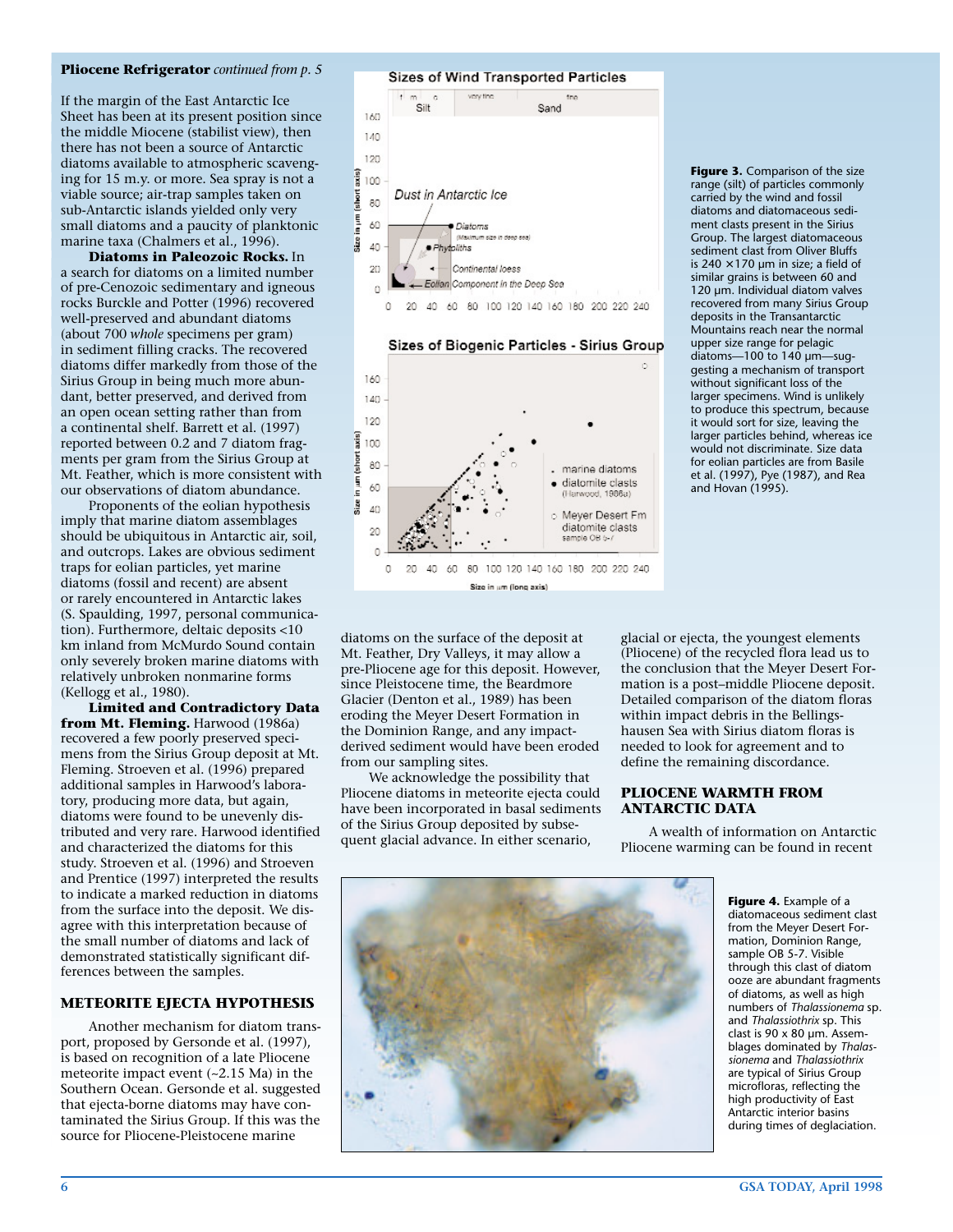| TABLE 1. TRANSPORT MECHANISMS FOR DIATOMS IN SIRIUS GROUP, ANTARCTICA |                                                                               |                                                                                         |                                                                                                   |                                                                                                     |  |  |
|-----------------------------------------------------------------------|-------------------------------------------------------------------------------|-----------------------------------------------------------------------------------------|---------------------------------------------------------------------------------------------------|-----------------------------------------------------------------------------------------------------|--|--|
| Characteristic                                                        | <b>Predicted for Antarctic</b><br>Eolian Pathway                              | <b>Predicted for Meteorite</b><br>Ejecta Pathway                                        | Predicted for<br><b>Glacial Pathway</b>                                                           | Observed in<br>Sirius Group                                                                         |  |  |
| Largest size of diatoms<br>and diatomite clasts                       | Small, generally<br>$<$ 60 $\mu$ m (Fig. 3)                                   | Large sizes possible                                                                    | Large sizes possible                                                                              | Large diatoms up to 100 µm;<br>clasts of diatomite up to 240 µm                                     |  |  |
| Presence or absence of<br>larger marine microfossils                  | Absent                                                                        | Present                                                                                 | Present                                                                                           | Present: foraminifera, sponge<br>spicules, radiolarians, ostracods                                  |  |  |
| Ecology of diatoms<br>recovered                                       | Freshwater and shallow<br>marine predominate                                  | Open marine from<br>Southern Ocean                                                      | Mixture*                                                                                          | Mixture <sup>†</sup>                                                                                |  |  |
| Source of Antarctic<br>diatoms                                        | Unclear-ice sheet covers landscape<br>(requires deglaciation to expose beds)  | Bellingshausen Sea; >3600 km<br>from Transantarctic Mountains                           | Subglacial basins, possibly<br>from local fjords in some cases                                    | Presumed recycled from<br>subglacial basins (Fig. 2)                                                |  |  |
| Age range of<br>Antarctic microfossils                                | Narrow <sup>§</sup>                                                           | Wide potentially;<br>late Pliocene and older                                            | Wide #                                                                                            | Wide**                                                                                              |  |  |
| <b>Relation between</b><br>diatom and<br>diatomite clasts             | Not applicable; sediment clasts are<br>too large for distant wind transport   | <b>Identical diatoms</b>                                                                | Identical; diatoms derived<br>from clasts upon disaggregation<br>in transport and lab preparation | Identical; diatom assemblage<br>composition is similar in dia-<br>tomite clasts and the till matrix |  |  |
| Presence or absence<br>of volcanic ash                                | Present; southern Victoria Land<br>ash should be incorporated<br>with diatoms | Absent                                                                                  | Absent? No ash in<br>source basin                                                                 | Absent                                                                                              |  |  |
| Presence or absence<br>of pollen from<br>outside Antarctica           | Present rare                                                                  | Absent                                                                                  | Absent; no source<br>in Antarctica                                                                | Absent                                                                                              |  |  |
| Distribution of diatoms<br>in a stratigraphic section                 | Surficial; uniform on outcrop surfaces<br>and across diverse landforms        | Surficial; uniform on<br>outcrop surfaces and across<br>diverse landforms <sup>††</sup> | Nonuniform; depends<br>on distribution of<br>diatomite clasts                                     | Nonuniform; productive<br>samples from specific<br>horizons                                         |  |  |
| Presence or absence of<br>diatoms on steep<br>eroding cliffs          | Absent                                                                        | Absent                                                                                  | Present                                                                                           | Present                                                                                             |  |  |

\* All diatoms present in basinal sediments; nonmarine, benthic marine, planktonic marine.

† Predominantly planktonic marine; rare benthic marine and rare freshwater.

§ Unless there are extensive exposures of Paleogene and Neogene marine sediments in Antarctica (now covered by ice sheet).

# Glacial erosion, not age, selectively favors erosion and transportation of youngest sediment on top of basin fill.

\*\* Cretaceous, Paleocene, late Eocene, late Oligocene, middle Miocene, late Miocene, early Pliocene, mid-Pliocene, Pliocene-Pleistocene.

†† Alternatively, distribution may be within the deposit if ejecta blanketed landscape and was incorporated during subsequent deposition of glacial deposits.

reports and summaries (Abelmann et al., 1990; Wilson, 1995; Quilty, 1996; Dowsett et al., 1996; Gazdzicki and Webb, 1996; Bohaty and Harwood, 1998). The absence of calcareous nannofossils and *Nothofagus* (southern beech) pollen in deep-sea deposits was cited as evidence against warmer Antarctic conditions during the Pliocene (Burckle and Pokras, 1991; Kennett and Hodell, 1995; Prentice et al., 1993); both of these fossil groups subsequently were identified in Deep Sea Drilling Project and Ocean Drilling Program cores. They indicate brief yet significant warming events in the Southern Ocean (Bohaty and Harwood, 1998) and the expansion of mid-Pliocene *Nothofagus* vegetation in the Transantarctic Mountains (Fleming and Barron, 1996). The Antarctic records are consistent with evidence of *global* Pliocene warmth and higher sea level (Cronin and Dowsett, 1991; PRISM Project Members, 1995; Poore and Sloan, 1996). The diverse terrestrial biota of the Meyer Desert Formation suggests that Pliocene mean annual temperatures were ~15 °C warmer than those of today [–16 °C in Francis and Hill (1996) and  $-9$  to  $-5$  °C in Ashworth et al. (1997)].

From these data, it appears that there were brief intervals during the Pliocene when the refrigerator door was left open.

#### **CONCLUSIONS**

For the eolian hypothesis to remain viable, the following key questions related to the Meyer Desert Formation must be addressed. How can particles >200 µm in diameter be carried to high elevation, against prevailing wind? How do these biogenic particles penetrate laminated strata in vertical faces without disturbing the stratigraphy? How do diatoms adhere to a near-vertical face of a compact diamicton and penetrate faster than the rate of bluff erosion? And the most important question: Where are the exposures of Pliocene, Miocene, Oligocene, and Eocene strata that provided the source of pelagic Antarctic diatoms?

We feel there is no compelling need to look to the atmosphere to interpret the data from the Meyer Desert Formation. A direct interpretation is grounded in geologic simplicity: Diatoms within glacigenic deposits were deposited by ice. Unless relevant evidence is presented that explains the data from the Meyer Desert Formation

more convincingly, the glacially transported origin of diatoms in the Sirius Group, in our view, remains a viable mechanism.

#### **ACKNOWLEDGMENTS**

The following provided helpful discussion and reviews of this manuscript: S. Bohaty, M. Hambrey, R. Kettler, N. Lindsley-Griffin, B. C. McKelvey, R. Powell, A. P. Roberts, R. Scherer, J. Whitehead, G. S. Wilson, and S. W. Wise. We thank S. Kooyman, R. Levy, C. Dicks, and D. Winter for technical assistance.

#### **REFERENCES CITED**

Abelmann, A., Gersonde, R., and Spiess, V., 1990, Pliocene-Pleistocene paleoceanography in the Weddell Sea—Siliceous microfossil evidence, *in*, Bleil, U., and Thiede, J., eds., Geological history of the polar oceans: Arctic versus Antarctic: NATO Advanced Studies Institute Ser. C, v. 308, p. 729–759.

Ashworth, A. C., Harwood, D. M., Webb, P.-N., and Mabin, M. C. G., 1997, A weevil from the heart of Antarctica, *in* Studies in Quaternary entomology— An inordinate fondness for insects: Quaternary Proceedings, no. 5, p. 15–22.

**Pliocene Refrigerator** *continued on p. 8*